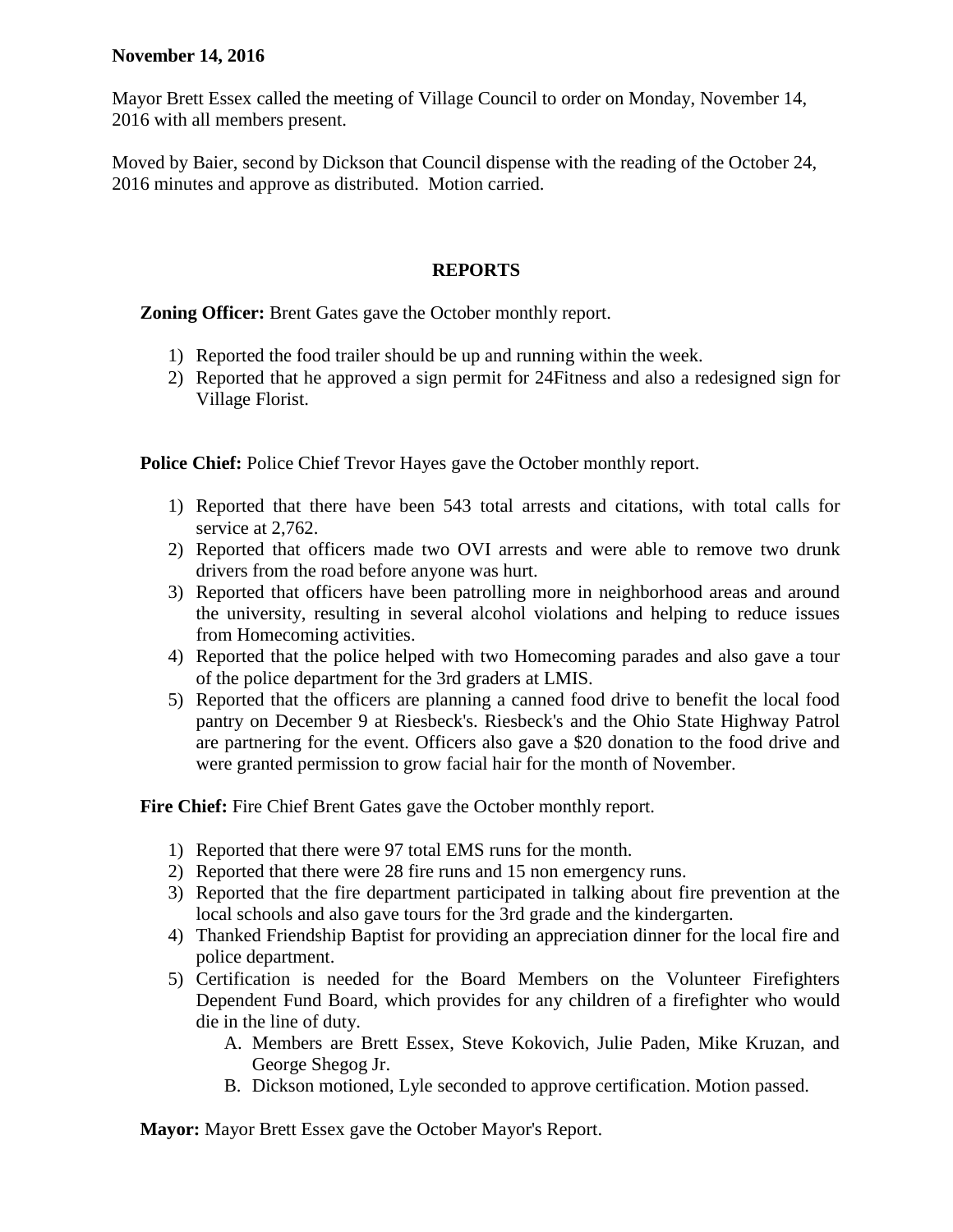1) Reported that he had received several letters of support and thanks for the smooth running of the Homecoming parades and Halloween trick-or-treat.

**Fiscal:** Fiscal officer Lynn Marlatt gave the October monthly report.

- 1) Reported that the fund report balance was \$678,370 at the end of October.
- 2) Reported that revenue for the month included a restitution payment of \$19,636.68 to the water/sewer department.
- 3) Reported that two debt payments were made in October, along with expenses of \$6800 for a new motor for the police cruiser, and \$7737 for facia, soffit, and gutter repairs to the Waste Water Treatment Plant.

**Village Administrator:** Fiscal Officer Marlatt gave the October monthly report.

- 1) Reported that the operations department has collected 5 loads of leaves to date and have installed at water tap at the Seeley lot on West Main Street in preparation of the food truck.
- 2) Reported that Columbia Gas has finished with their project.
- 3) Reported that the transportation enhancement project at the west end of New Concord is complete. Individuals or groups are invited to sponsor a light post or bench.
- 4) Thanks was given to the fire department for their help with the Veterans Day Celebration.

**Finance Committee:** Kokovich reported that the committee met Thursday, November 3.

- 1) Committee recommends passage of Ordinance E-11-16-1, which will establish salary ranges and wage for employees and officers of the Village.
- 2) Committee recommends passage of Ordinance F-11-16-1, which will allow for permanent appropriations for the Village.
- 3) Committee recommends passage of Resolution 11-16-1, accepting the lowest and best proposal for financing the Fire Department Medic and Equipment.

**Infrastructure Committee:** Dickson reported that the committee has not met since the last meeting.

1) Reported three dogwood trees have been planted at Evergreen Village and they have been paid for.

**Safety Committee:** Lyle reported that the committee met prior to council meeting.

- 1) Committee discussed police department training.
- 2) Committee learned that there will be one handicapped parking space at Scott's Diner.
- 3) Committee learned that the fire department will be purchasing a gator under the village's insurance plan.

**Policy Committee:** Kerrigan reported that the committee met Monday, November 7 and prior to the council meeting.

**1)** Committee discussed a sewer line extension on Shadyside Drive and are passing along to the finance committee.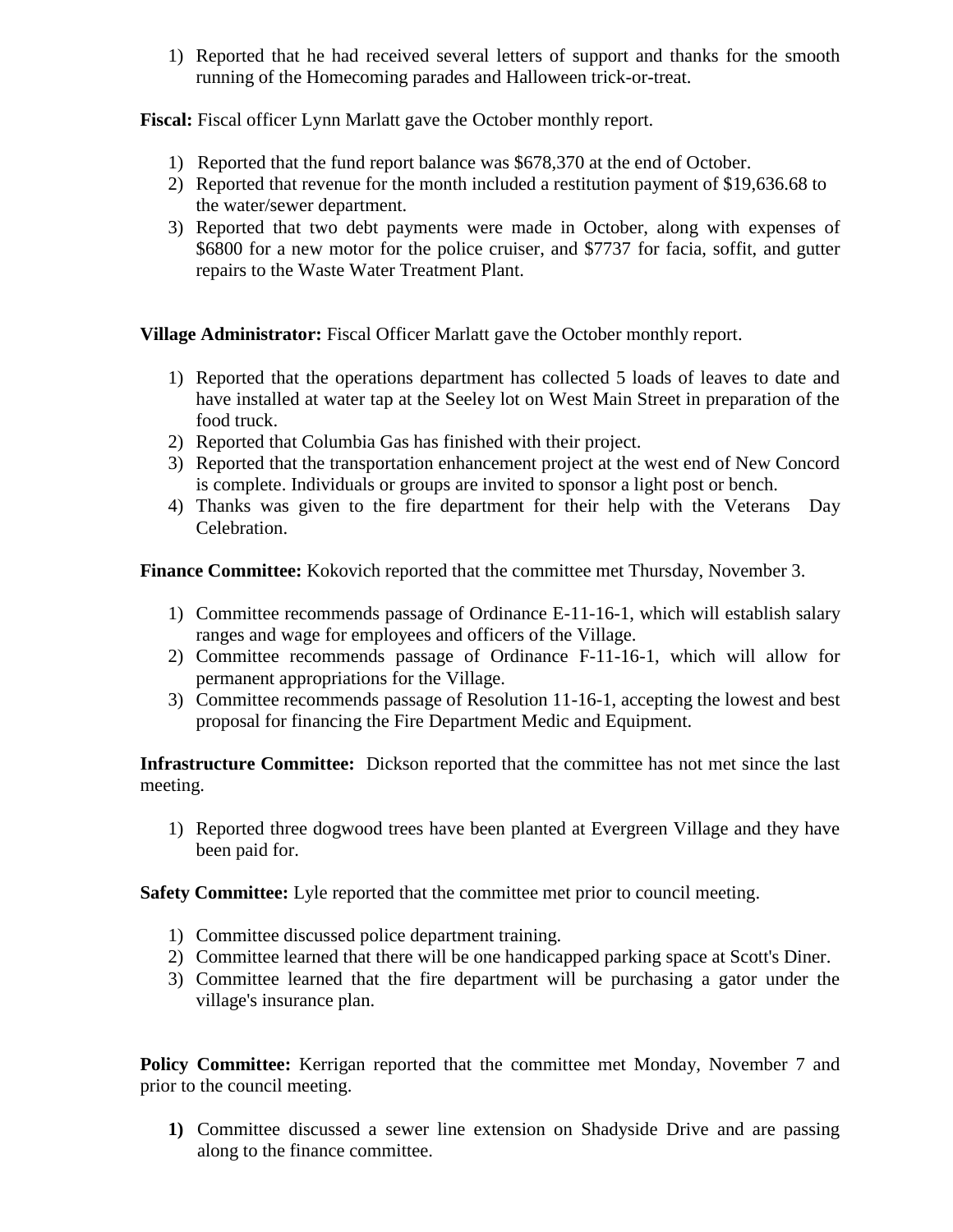- **2)** Committee agreed to a pre-annexation agreement between the New Concord Cemetery Association, The Village of New Concord, and Union Township.
	- **A.** Kerrigan made a motion, Dickson seconded to approve the mayor to sign the preannexation agreement, motion passes.

## **OLD BUSINESS**

Moved by Lyle Seconded by Stevic **Ordinance D-12-16-1,** an ordinance amending ordinance D-1-09-1 to increase water rates while suspending the annual 3% water rate increase during 2017 & 2018 and flatten the Village of New Concord's water rate structure, Second Reading.

| Kokovich | yea | Baier                                        | yea |
|----------|-----|----------------------------------------------|-----|
| Stevic   | yea | Lyle                                         | yea |
| Dickson  | yea | Kerrigan                                     | yea |
|          |     | $M_{\odot}$ $L_{\odot}$ is the Decomposition |     |

Motion Passes

## **NEW BUSINESS**

Moved by Kerrigan Seconded by Dickson **Ordinance E-11-16-1,** an ordinance amending ordinance E-8-16-1 to establish salary ranges and wages for employees and officers of the Village for the period 7-1-16 to 6-30-17 and declaring an emergency.

| Kokovich | yea | Baier                | yea |
|----------|-----|----------------------|-----|
| Stevic   | yea | Lyle                 | yea |
| Dickson  | yea | Kerrigan             | yea |
|          |     | <b>Motion Passes</b> |     |

| Moved by Dickson |     | Seconded by Kerrigan                                 |     |
|------------------|-----|------------------------------------------------------|-----|
|                  |     | That <b>Ordinance E-11-16-1</b> be approved as read. |     |
| Kokovich         | vea | Baier                                                | yea |

| Stevic  | yea |                                              | Lyle     | yea |
|---------|-----|----------------------------------------------|----------|-----|
| Dickson | yea |                                              | Kerrigan | yea |
|         |     | $M_{\odot}$ $\sim$ $D_{\odot}$ $\sim$ $\sim$ |          |     |

Motion Passes

Moved by Stevic Seconded by Kerrigan **Ordinance F-11-16-1,** an ordinance to amend ordinance F-3-16-1, permanent appropriations for the Village of New Concord, Ohio during the fiscal year ending December 31, 2016 and declaring an emergency.

| Kokovich | yea |                      | Baier    | yea |
|----------|-----|----------------------|----------|-----|
| Stevic   | yea |                      | Lyle     | yea |
| Dickson  | yea |                      | Kerrigan | yea |
|          |     | <b>Motion Passes</b> |          |     |

| Moved by Kerrigan    |     | Seconded by Stevic                            |     |
|----------------------|-----|-----------------------------------------------|-----|
|                      |     | That Ordinance F-11-16-1 be approved as read. |     |
| Kokovich             | yea | Baier                                         | yea |
| <b>Stevic</b>        | yea | Lyle                                          | yea |
| Dickson              | yea | Kerrigan                                      | yea |
| <b>Motion Passes</b> |     |                                               |     |